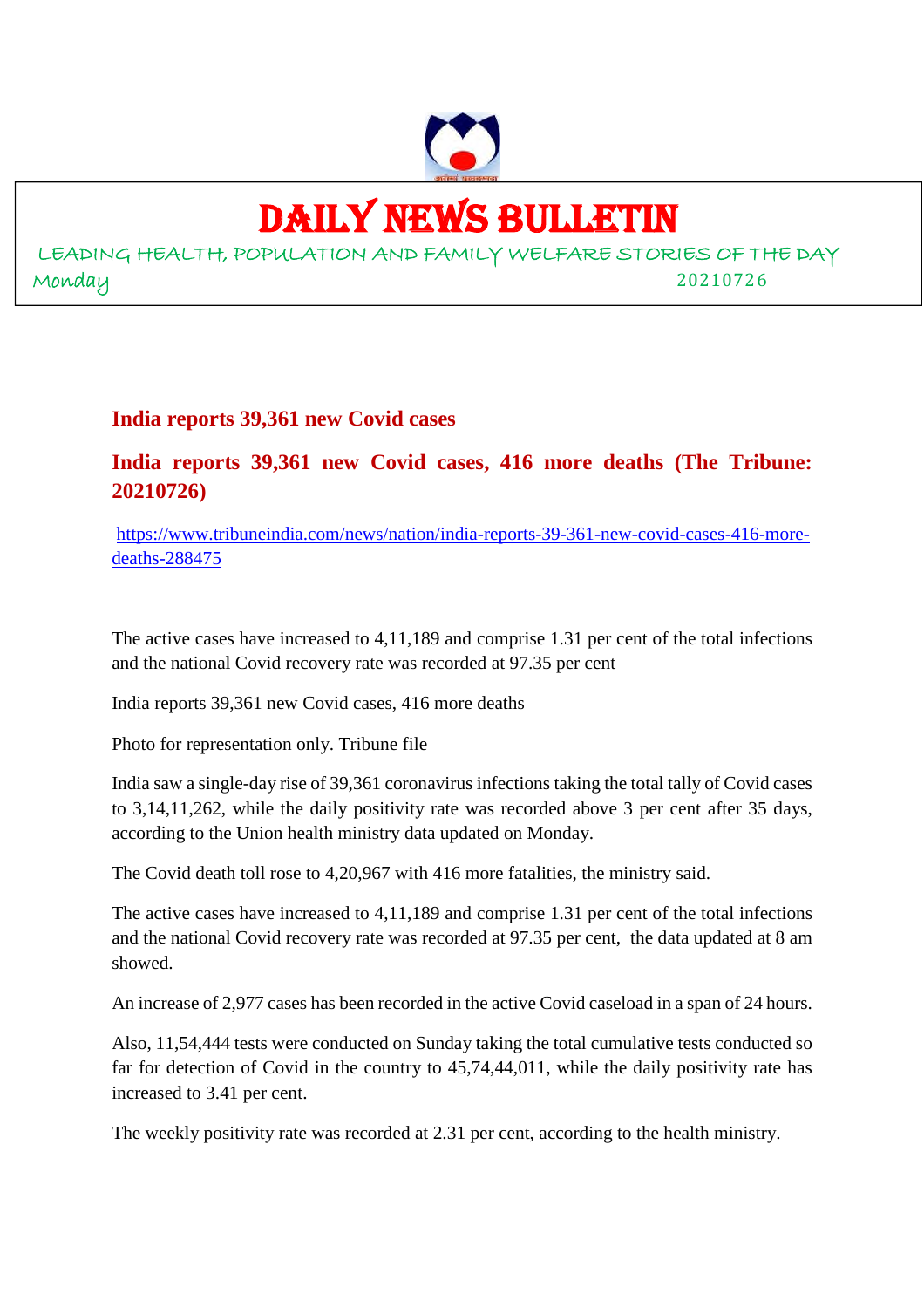The number of people who have recuperated from the disease has surged to 3,05,79,106 while the case fatality rate stands at 1.34 per cent, according to the data.

The cumulative vaccine doses administered so far have reached 43.51 crore under the nationwide vaccination drive. PTI

#### **Antibodies**

#### **63% have antibodies against Covid in Punjab (The Tribune: 20210726)**

Conducted by ICMR in 4 dists last month

The fact came to the fore in the fourth sero survey conducted by the Indian Council of Medical Research (ICMR).

In Punjab, as many as 63.4 per cent people have developed antibodies against Covid-19 after two waves swept the state.

The fact came to the fore in the fourth sero survey conducted by the Indian Council of Medical Research (ICMR).

During the survey, antibody test (anti SI-RBD antibodies) was carried out on 1,585 persons in four districts — Gurdaspur, Ludhiana, Patiala and Jalandhar — last month.

Ludhiana tops the chart as 71 per cent people were found positive for antibody test. It was followed by Jalandhar with 65.6 per cent and Gurdaspur 63.4 per cent. Patiala was at the bottom with just 52.6 per cent people having antibodies.

The survey also corroborates with the ground situation as Ludhiana contributes the highest cases and deaths to the state's total cases. In the district, 87,262 cases and 2,093 deaths have been reported. The first case of Covid in the state was reported in March last year. Since then, the state has reported 5.98 lakh cases and over 16,000 deaths.

A similar survey was carried out on 400 healthcare workers in the same districts. As far as the healthcare workers are concerned, Gurdaspur had the highest antibodies with 87 per cent. It was followed by Ludhiana with 85 per cent and Patiala 82 per cent. Among healthcare workers of Jalandhar, it was found that 79 per cent of them had developed antibodies against Covid-19.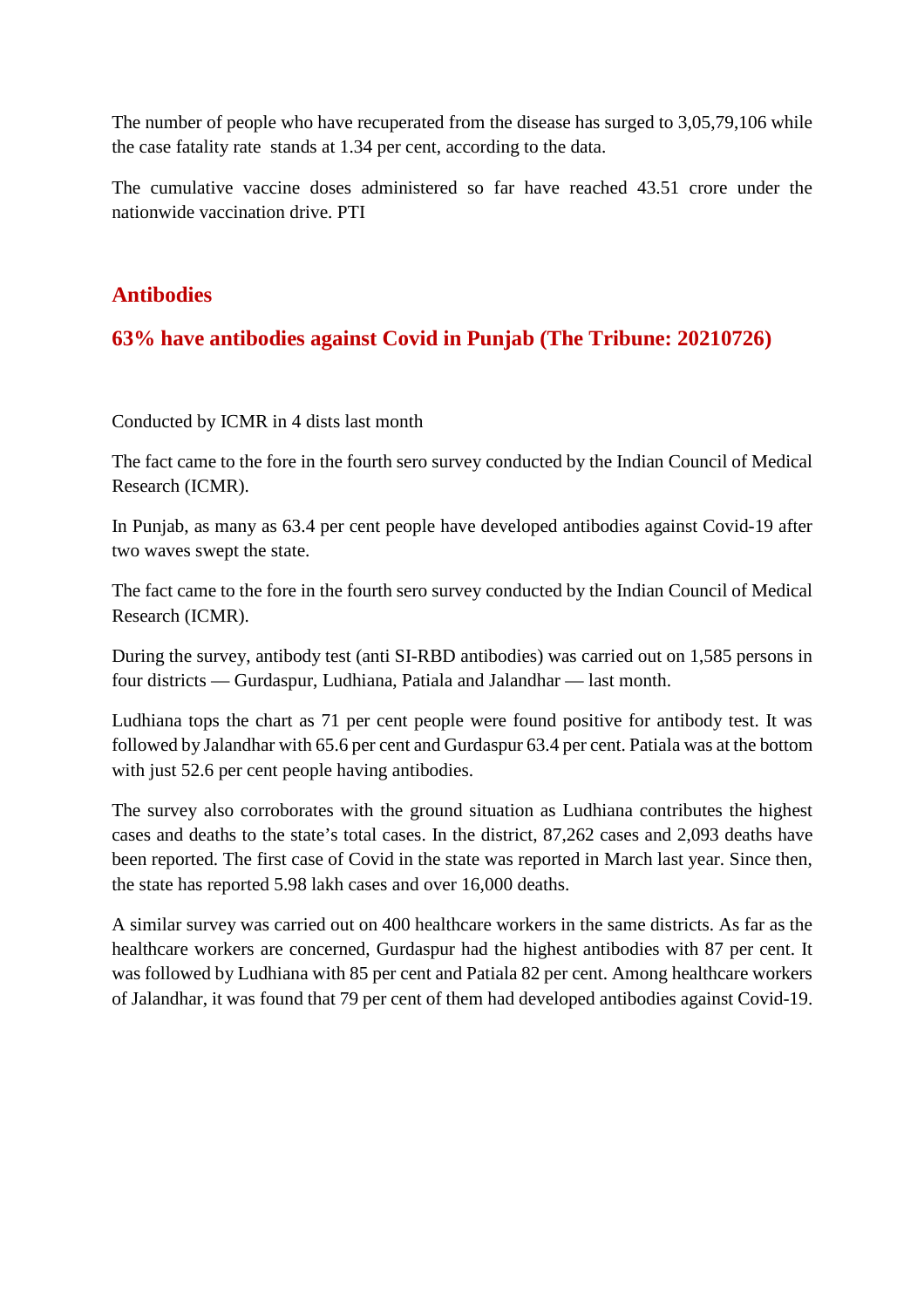## **HERD IMMUNITY**

| <b>Districts</b> | People with<br>antibodies |
|------------------|---------------------------|
| Ludhiana         | 71%                       |
| Jalandhar        | 65.6%                     |
| Gurdaspur        | 63.4%                     |
| Patiala          | 52.6%                     |
|                  | 1,585 PERSONS IN SAMPLE   |

#### **Covid vaccine drive**

**No timeline for completion of Covid vaccine drive: Govt (The Tribune: 20210726)**

https://www.tribuneindia.com/news/coronavirus/no-timeline-for-completion-of-covidvaccine-drive-govt-287258

No timeline for completion of Covid vaccine drive: Govt

A health worker administers vaccine in Delhi. Photo: Mukesh Aggarwal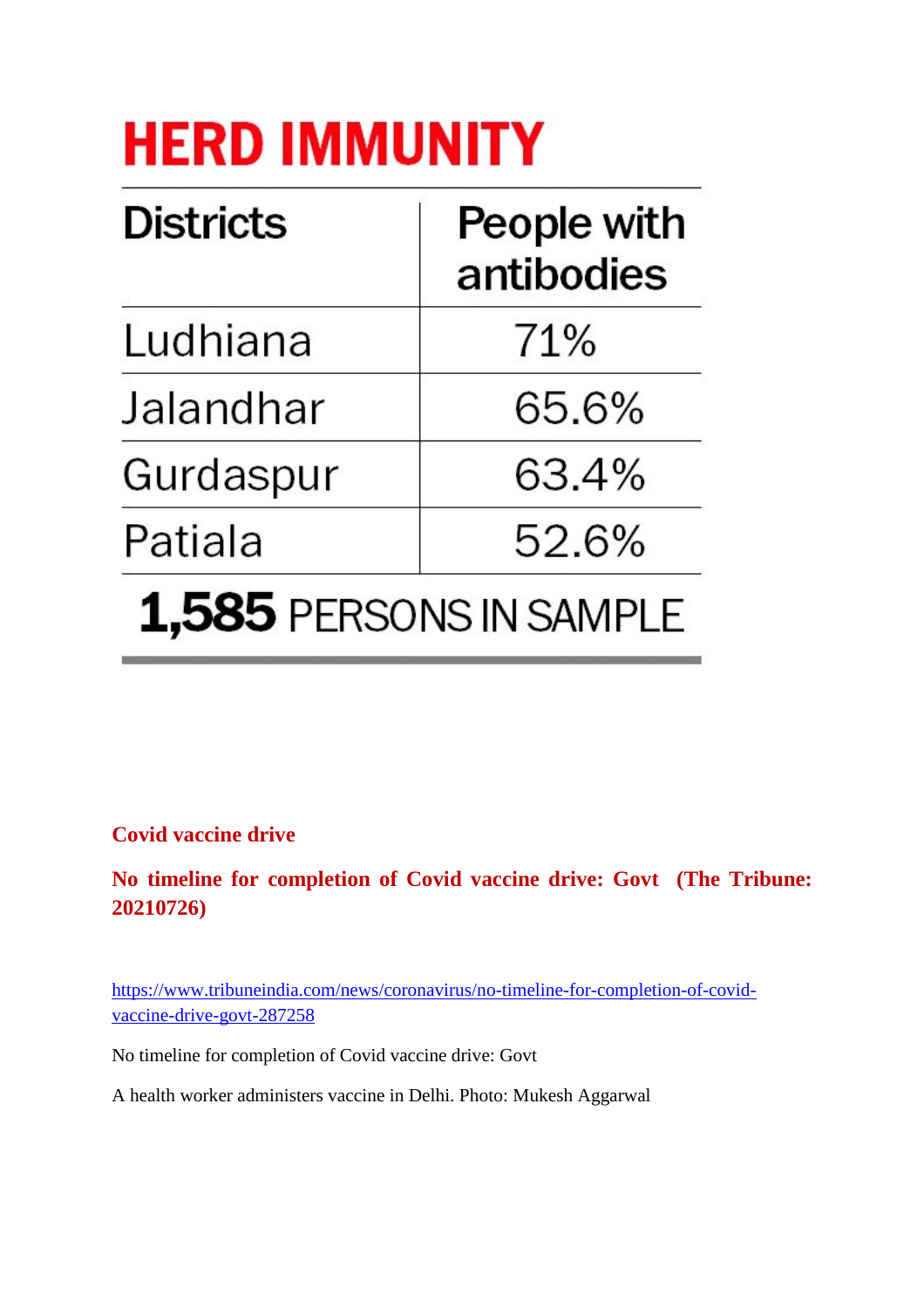The government on Friday informed Parliament that no fixed timeline could be indicated at present for the completion of the Covid vaccination drive, but the expectation was to cover the adult population of 90 crore by December this year.

Responding to a questions by Congress MP Rahul Gandhi, who asked whether the government proposed to complete the exercise of full vaccination of all adults by 2021 end, Minister of State for Health Bharati Panwar said, "The Covid-19 vaccination is an ongoing and dynamic process, which is being guided by National Expert Group on Vaccine Administration for Covid-19 on the basis of concurrent scientific evidence. In view of the dynamic and evolving nature of the pandemic, no fixed timeline at present can be indicated for the completion of the vaccination drive, however, it is expected that beneficiaries aged 18 years and above will be vaccinated by December 2021."

The government said between August 2021 to December 2021, a total of 135 crore doses of Covid-19 vaccine were expected to be available.

Asked if there was delay in reaching agreements with domestic vaccine makers, the health ministry said no.

Health Minister Mansukh Mandaviya said the government was in talks with Pfizer for import of the vaccine and added that Covid inoculation was not a matter of politics.

#### **Delta variant**

#### **Incredible efficiency': Delta variant driving 83 per cent of US cases (The Tribune: 20210726)**

https://www.tribuneindia.com/news/coronavirus/incredible-efficiency-delta-variant-driving-83-per-cent-of-us-cases-287616

Covid-19 has killed more than 6,10,000 people in US since the beginning of pandemic in 2020

'Incredible efficiency': Delta variant driving 83 per cent of US cases

Photo for representational purpose only. iStock

America's Covid-19 curve is creeping up in the wrong direction, again. The "incredible efficiency" of the Delta variant is being blamed for Covid-19 cases roaring back in more than 90 per cent of US jurisdictions with severe outbreaks in parts of the country with low vaccination coverage.

Unvaccinated people account for virtually all -- 97 per cent -- of Covid hospitalisations and deaths in the US, according to latest White House data. Three states -- Florida, Texas, and Missouri -- account for 40 per cent of all cases nationwide.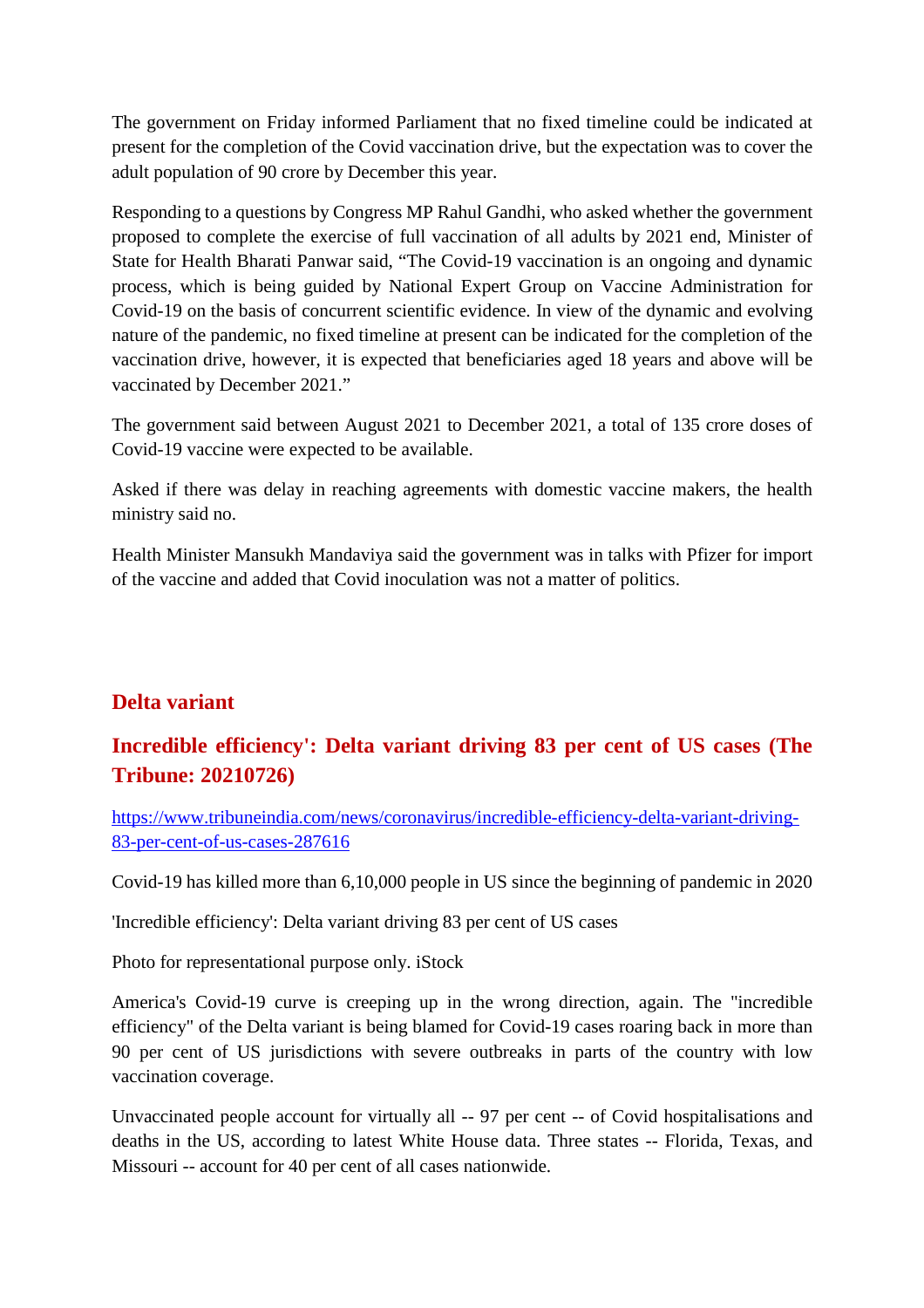The Delta variant is spreading with "incredible efficiency" and now accounts for more than 83 per cent of the virus circulating in the United States, Rochelle Walensky, director of the Centers for Disease Control and Prevention (CDC), told reporters at a White House briefing.

"If you are not vaccinated, please take the Delta variant seriously. This virus has no incentive to let up, and it remains in search of the next vulnerable person to infect," Walensky warned. She called the Delta variant "one of the most infectious respiratory viruses" she has seen in her 20-year career.

All of the CDC data are currently pointing north. The current seven-day moving average of daily new cases (40,246) is up nearly 47 per cent compared with the previous seven-day moving average. Hospitalisations continue to tick upwards and have been steadily increasing for the last one month.

Of the four "variants of concern" in the US, the Delta variant is predicted to increase to the high 80 per cent level while all the other three - Alpha, Gamma and Beta are predicted to stay below the 9 per cent mark of total cases.

A poll by a leading media outlet found that among unvaccinated people in the US, 45 per cent simply don't want to get vaccinated. The same poll showed that 64 per cent of unvaccinated Americans have little to no confidence the shots are effective against variants.

As of July 22, 89 per cent of people ages 65 or older have received at least one dose of vaccine and 80 per cent are fully vaccinated. Nearly 69 per cent of people ages 18 or older have received at least one dose of vaccine and 60 per cent are fully vaccinated. For people ages 12 or older, 57 per cent are fully vaccinated. Shots for children under 12 years old are in the clinical trials stage and emergency use clearance is expected by Fall.

"I didn't get the shots because I'm not sure what it'll do to me," said Natalie Petersen, in between bouts of coughing at a CVS waiting room in Union, New Jersey. "But now, I think I'll just get it done." The Covid-19 outbreak has killed more than 6,10,000 people in the US -- the country with the world's highest toll since the beginning of the pandemic in 2020. — IANS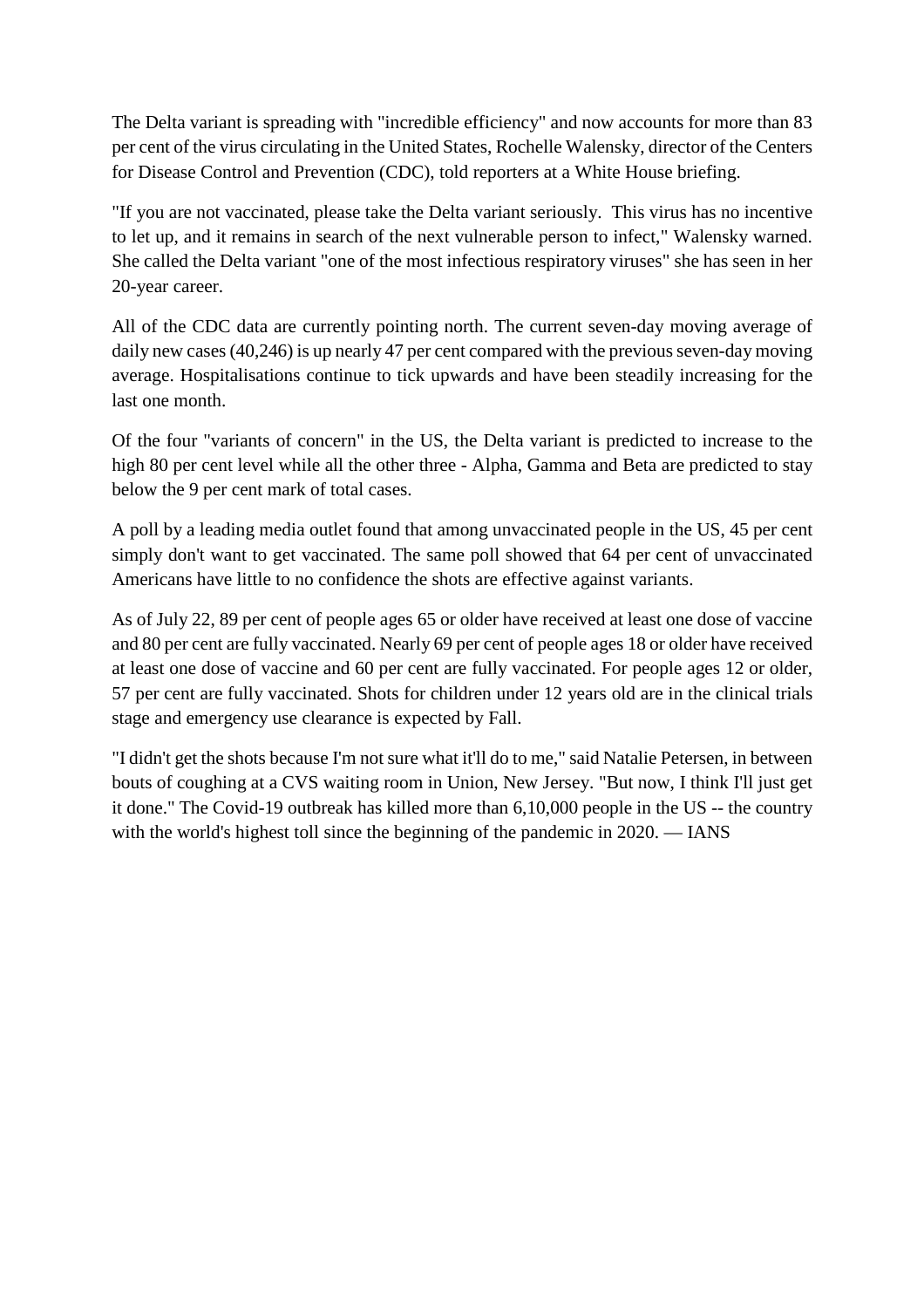#### **Covid**

#### **Count the grief caused by Covid, stop bickering over numbers (The Indian Express: 20210726)**

https://indianexpress.com/article/opinion/columns/count-the-grief-caused-by-covid-stopbickering-over-numbers-7422048/

Manoj Kumar Jha writes: The suffering caused by the pandemic was a collective failure. We must acknowledge it

A relative of a Covid victim breaks down outside a mortuary in New Delhi. (Express Photo: Tashi Tobgyal)

First of all, an apology to all those whose death we are not even acknowledging. This apology is not just mine. In the month of May, I wrote six articles. Parliament was not functioning, so where would we have taken our complaints, who could we tell? Friends from the BJP and other colleagues called me, congratulated me. I acknowledge them and say it is the responsibility of the House to apologise to all those whose bodies were floating in the Ganga.

Never in Parliament's history, between two sessions, we have had to read obituaries of 50 people. Was it Rajeev Satav's time to leave this world? Raghunath Mohapatra? Whenever he used to meet, he would hug and say, "Jai Jagannath". Suddenly they are not there. This pain is personal, I don't want to talk about numbers. My number, your number. Look for numbers in your grief.

There is not one person in this country, in this House, outside this House, in that House (Lok Sabha) who can say that they have not lost someone known to them. I can tell you about pain. People would call for oxygen. We could not arrange it. People think he is an MP, he will arrange oxygen. Out of a hundred phone calls, we succeeded twice or thrice. Who will tell us about numbers? We don't want to talk about any numbers. We have to see that those who have gone have left behind a living document of our failure.

This is a collective failure of all governments from 1947 to now. What have we done? I did not know the relationship between oxygen and hospitals. I am saying this honestly. I don't come from a medical background. I would hear people say oxygen, oxygen, remdesivir. I used to check the pronunciation of the medicines initially so that I would be able to say them aloud. This is the condition. And then we are talking about numbers?

Outside, there is a huge advertisement saying "Free vaccines, Free Ration, Free Treatment". I am not saying this as a representative of a party. I am speaking on behalf of lakhs of people who want to be heard here. This is a welfare state, right? If a poor person buys a bar of soap in a village, then he is as much a taxpayer as Adani and Ambani. You are telling him free vaccine? Free ration? Free treatment? Nothing is free. He has a stake. This welfare state has a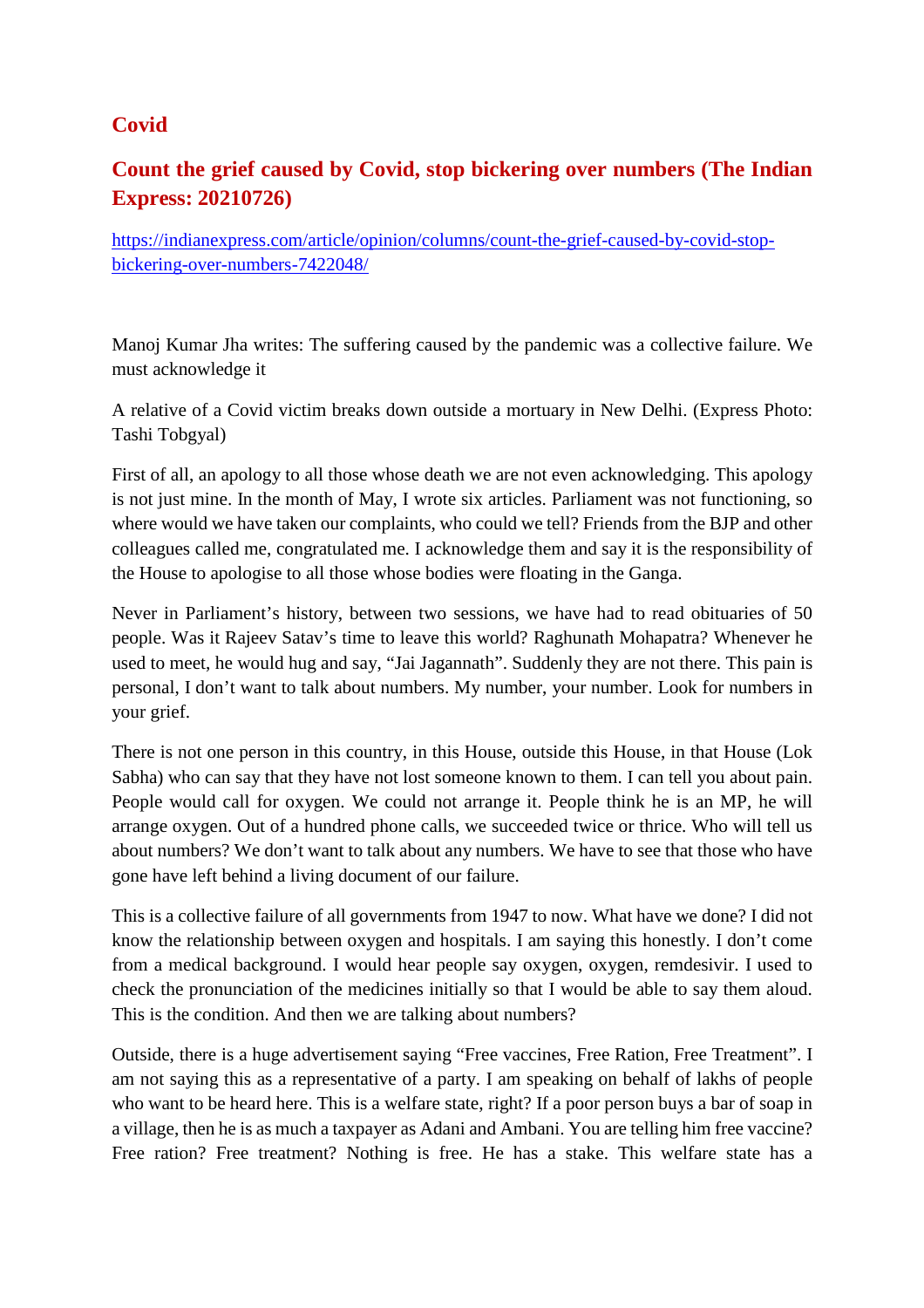commitment. Don't denigrate that, don't demonise him, don't make him small. This is my request to you.

As the previous speakers were saying, the coronavirus is a challenge for us. There is much big talk about new laws. Why don't we talk about the right to health? No ifs, buts and maybes. A straightforward right to health that is constitutionally guaranteed. Link it to the right to life. No hospital will have the gumption to play around with the right to life. We don't want to do it. The right to work. Work on that. A lot of things are being said about the population. Leave demography to the demographers. But this we can do, in this House and that House. Bring legislation on the right to life, and the right to work. People in the hospitality sector got turned out of their jobs during the pandemic. I raised their voice constantly. Nobody is listening. If you are not listening to a parliamentarian, then those small contractual workers who got turned away, who will listen to them?

Another extraordinary thing happened during this period, when there was pandemonium over hospitals, ICU beds, medicines. Many things happened, of which I will mention one important thing. In that chaos, governments, and I am not talking of the Centre alone, many state governments also, went missing. How this country has lived through that one and a half months, including some from our House, who managed to survive… it seems like a nightmare. I had a 37-year-old student. By the time I arranged for a hospital bed, he had left this world. I am saying this again and again because I want you to search for personal grief. Only then will we be able to find solutions.

I was not able to do anything. In my helplessness, I wrote a letter to those who have left this world. In that I had given some advice to the government. At the time, it was being said that governments didn't fail, the system failed. Sir, who is this system? Since our childhoods we have heard that behind a system is a person, there is an imagination behind a system. If the system has failed, whether in Delhi or in the lanes of a village, then the governments of that place have failed. Don't call it a system. It is they who make the system.

Today, even saying "Jai Hind" doesn't bring the same joy it did in normal days. I did not complain once. Not to anyone. Who could I complain to? I am pained. I want to wake myself and you up. The floating bodies in the Ganga… If there's a need for dignity in life, there's an even greater need for dignity in death. We have witnessed undignified deaths. And if we don't address this, our future generations will not forgive us. You publish large advertisements, fill four pages of a newspaper to say thank you this, thank you that. We should get the chance to say thank you to history. If anyone is pained by my words, I ask for your forgiveness on behalf of those lakhs of people who have died.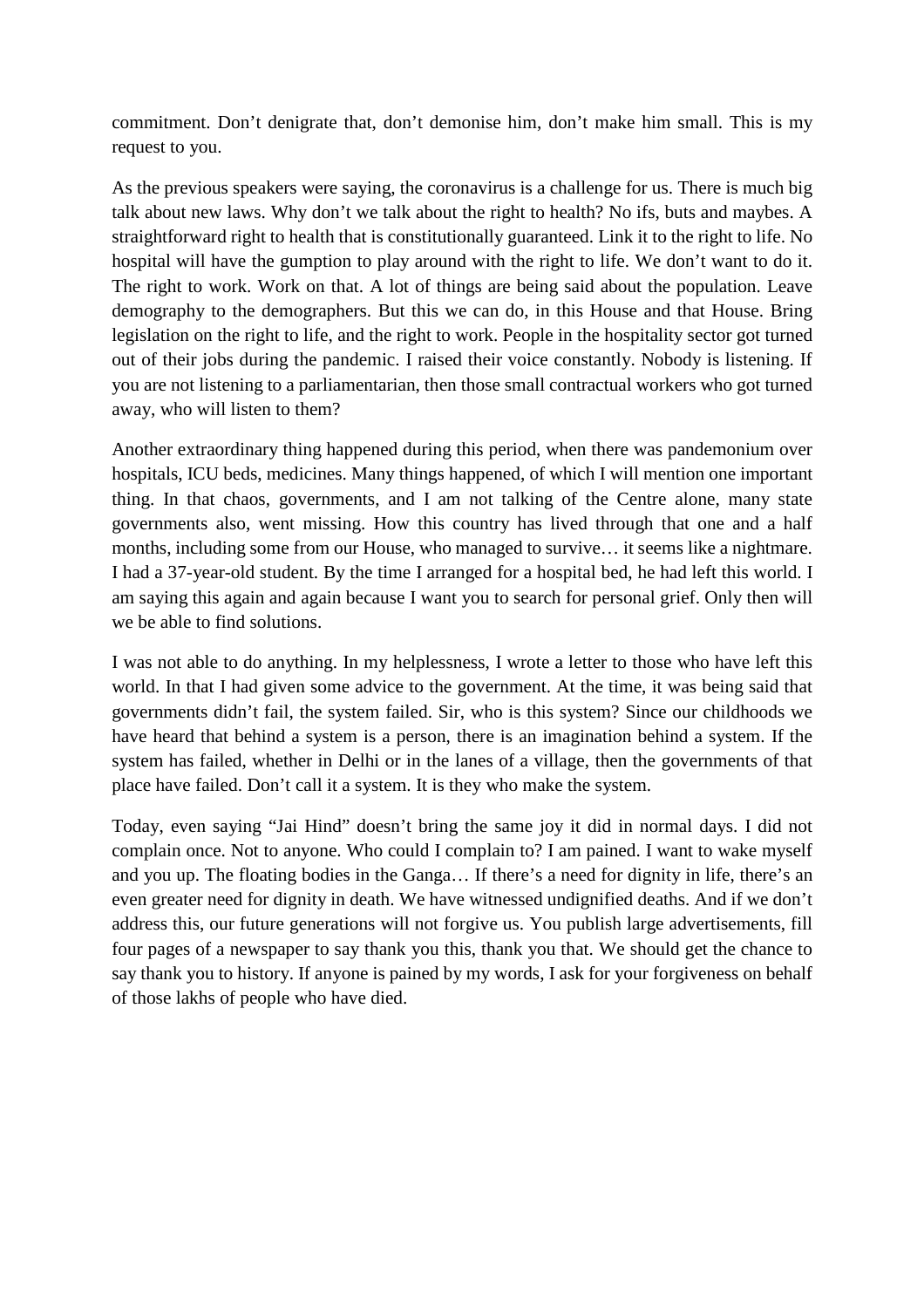#### **Post-Covid diet**

#### **Post-Covid diet for people with chronic conditions: What foods to eat and when (The Indian Express: 20210726)**

https://indianexpress.com/article/lifestyle/health/post-covid-diet-people-chronic-conditionsmeal-time-7414843/

"A balanced diet can help them heal quickly and stay protected from other infections," said nutritionist Sujata Sharma

COVID-19, HealthPost COVID-19 recovery of the patient. (source:Pixabay)

Recovery from COVID-19 can be a long process and an uphill task for many. Managing the body's immunity levels post-Covid through a nutritionist-recommended diet is necessary to keep other health complications away. This is especially important with the expectation of the third wave hitting us soon. Further, the use of steroids to recover from Covid can cause spikes in blood sugar levels for a few months and this needs to be managed with a diet and expert medical advice.

"The recovery rate of Sars-Cov 2 patients has increased significantly. The data shared by the Ministry of Health and Family Welfare indicates that more than 95 per cent of COVID-19 patients are recovering from the ailment. However, they are not free from the threat of other life-threatening diseases. While there is no substitute for medicines, managing diabetes is possible with diet regulation. It is important for people with diabetes to realign their diet plan after recovering from COVID-19. A balanced diet can help them heal quickly and stay protected from other infections," said Sujata Sharma, nutritionist & diabetes educator, BeatO.

Also Read |Suffering from post-Covid sleeplessness, insomnia? Here's what to know

Breakfast

Breakfast is an essential part of our diet, which should be taken within two hours of waking up, between 8:00-9:00 am. It reinvigorates our body with a fresh stream of energy by restoring glucose levels and reducing stress; hence, we must choose the components meticulously. A diabetes patient recovering from COVID-19 should choose from the following breakfast options: one bowl of oats with skimmed milk (adding berries and nuts is optional) or vegetable besan cheela or vegetable moong dal cheela or two pieces of multigrain dosa and one bowl of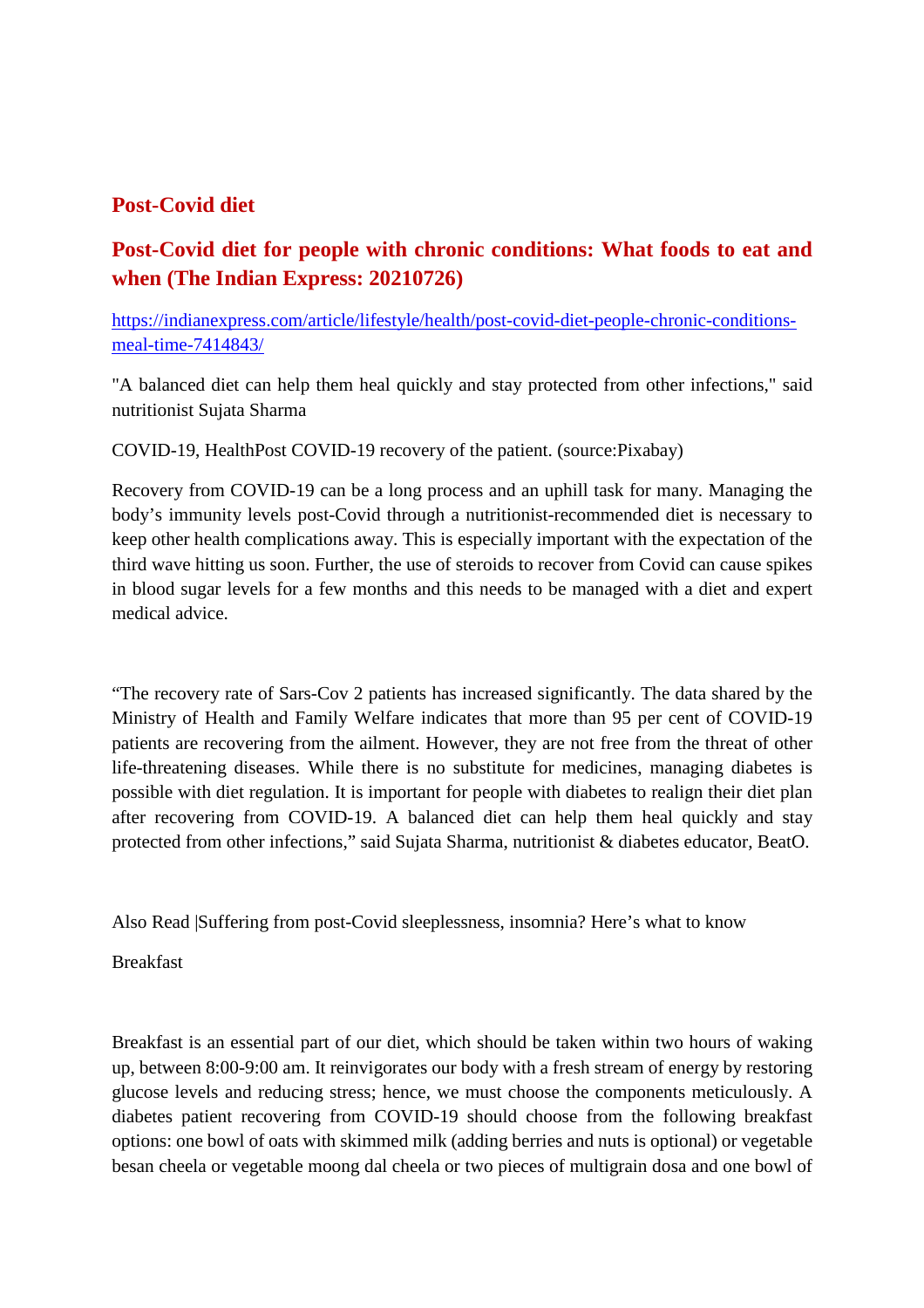quinowa or boiled chana and moong chaat with vegetables or two egg white omelettes. Pairing any of these with buttermilk can complete the breakfast.

Mid-morning snack

The gap between breakfast and lunch must be covered with some nutritious snack (11:30 am). About 100 gm fruits (apple/ guava/ pear/ strawberries/ berries/ papaya/ watermelon) or nuts and seeds are most suitable for a mid-morning snack.

Lunch

As the day progresses, the body needs the energy to continue its functioning. A wholesome lunch fulfils these requirements while providing a break (between 1:30-2:30 pm). An ideal lunch should consist of one plate of salad, one bowl of green vegetable/dal or homemade chicken, low-fat curd or cucumber raita and multigrain chapatti (1-2) or one bowl of brown rice.

Evening snacks

As the day progresses towards dusk (4:30-5:30 pm), it is necessary to restore energy levels. This light snack can consist of tea without sugar/buttermilk or a handful of roasted makhana or chana or roasted/grilled/toasted paneer cubes or fruits 100 gm or chicken soup or multigrain biscuit or yoghurt with berries.

Dinner

Dinner is an important meal, one of the last food items that an individual eats. Ideally, dinner should be consumed between 7:30 to 8:30 pm and should consist of a plate of salad plus one bowl of green vegetable/paneer gravy/homemade chicken/fish gravy plus 50-100 gm of curd plus one bowl of moong dal khichdi/ vegetable oats khichdi or one to two slices of multigrain chapatti/jowar chapatti/bajra chapatti.

Post-dinner snack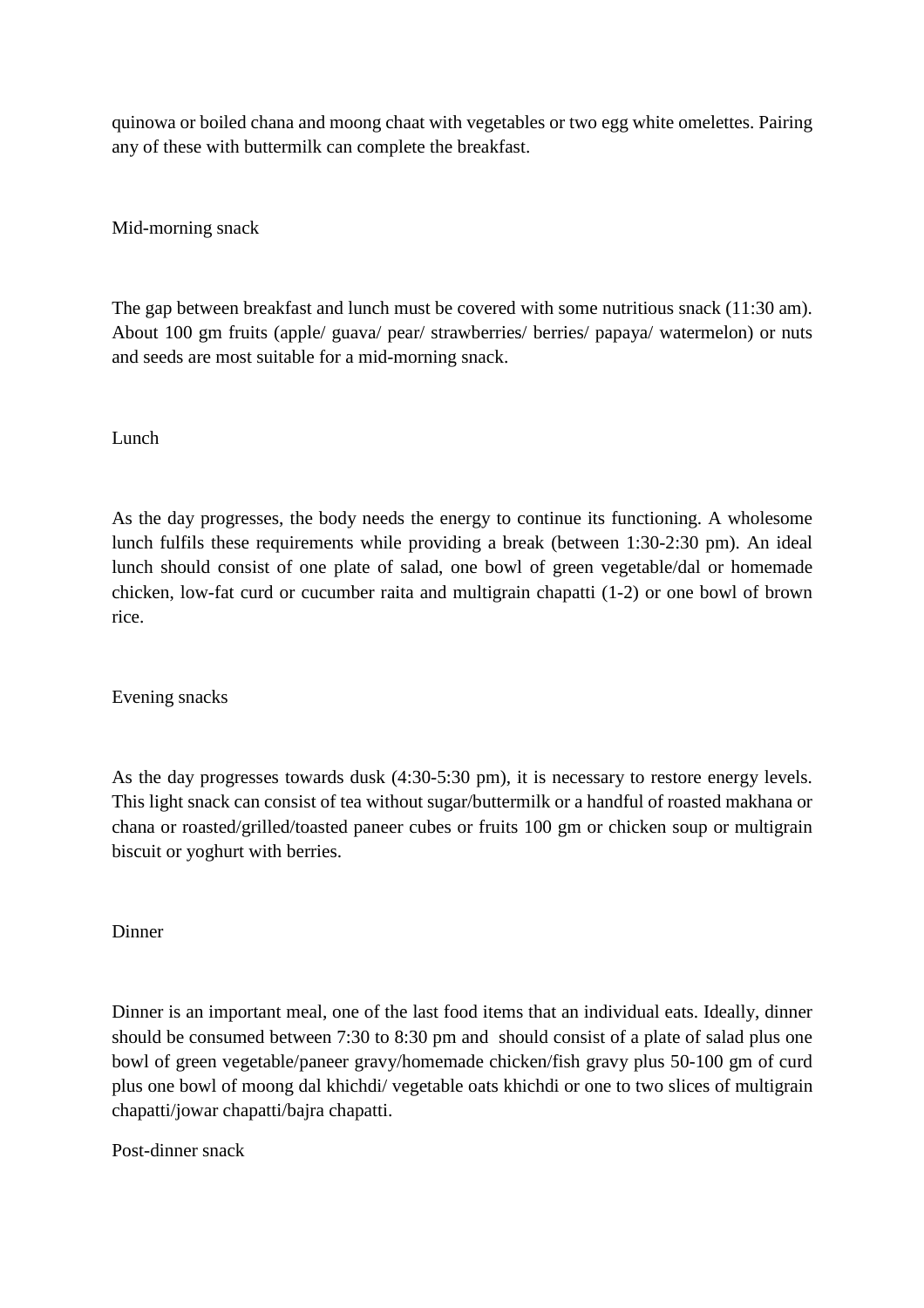The ideal post-dinner snack is a glass of skimmed/toned milk that can be taken if the individual feels hungry.

Following this diet plan, along with medication and physical exercises, can minimise the various health risks for diabetes patients recovering from COVID-19

#### **Healthy lifestyle**

#### **Five ways protein intake and healthy lifestyle can impact quality of life(The Indian Express: 20210726)**

https://indianexpress.com/article/lifestyle/health/protein-week-food-source-healthy-lifestylequality-of-life-7421230/

Quality of Life (QoL) can hardly be measured by a diagnostic test, like a blood test or a CT Scan. Although precise in their assessment of physical health, these tests do not provide a complete picture of our well-being

protein intake, healthy lifestyleEnsure that all your meals have a source of good quality protein in reasonable quantities and combinations. (Source: pixabay)

Protein Week 2021: Have you often wondered what factors impact our quality of life? The WHO (World Health Organization) definition of QoL encompasses four important and interconnected domains of health–physical, psychological, environmental and social. It is fascinating to experience how the company of a loved one or a scenic location with clean air can uplift the mood and enhance well-being.

Quality of Life (QoL) can hardly be measured by a diagnostic test, like a blood test or a CT Scan. Although precise in their assessment of physical health, these tests do not provide a complete picture of our well-being.

Before the onset of the pandemic, health concerns like those of anxiety and depression were largely neglected. Since Covid, these issues have been seen in large segments of the population, therefore compelling our attention towards more than just the physical aspect of health. A person with a healthy BMI who is plagued with loneliness and low self-esteem is not a healthy person.

Increased physical activity has been indicated as one of the ways to enhance QoL. Physical activity brings about changes in neurotransmitters in the brain that are associated with depression, anxiety and sleep disturbances, lowering the incidence of these concerns.

Staying physically active is something that most of us struggle with. However, it is important to remember that as long as we make a good start, the rigour and routine of physical activity is self-regenerative. Building strong skeletal muscle tissue contributes to physical strength and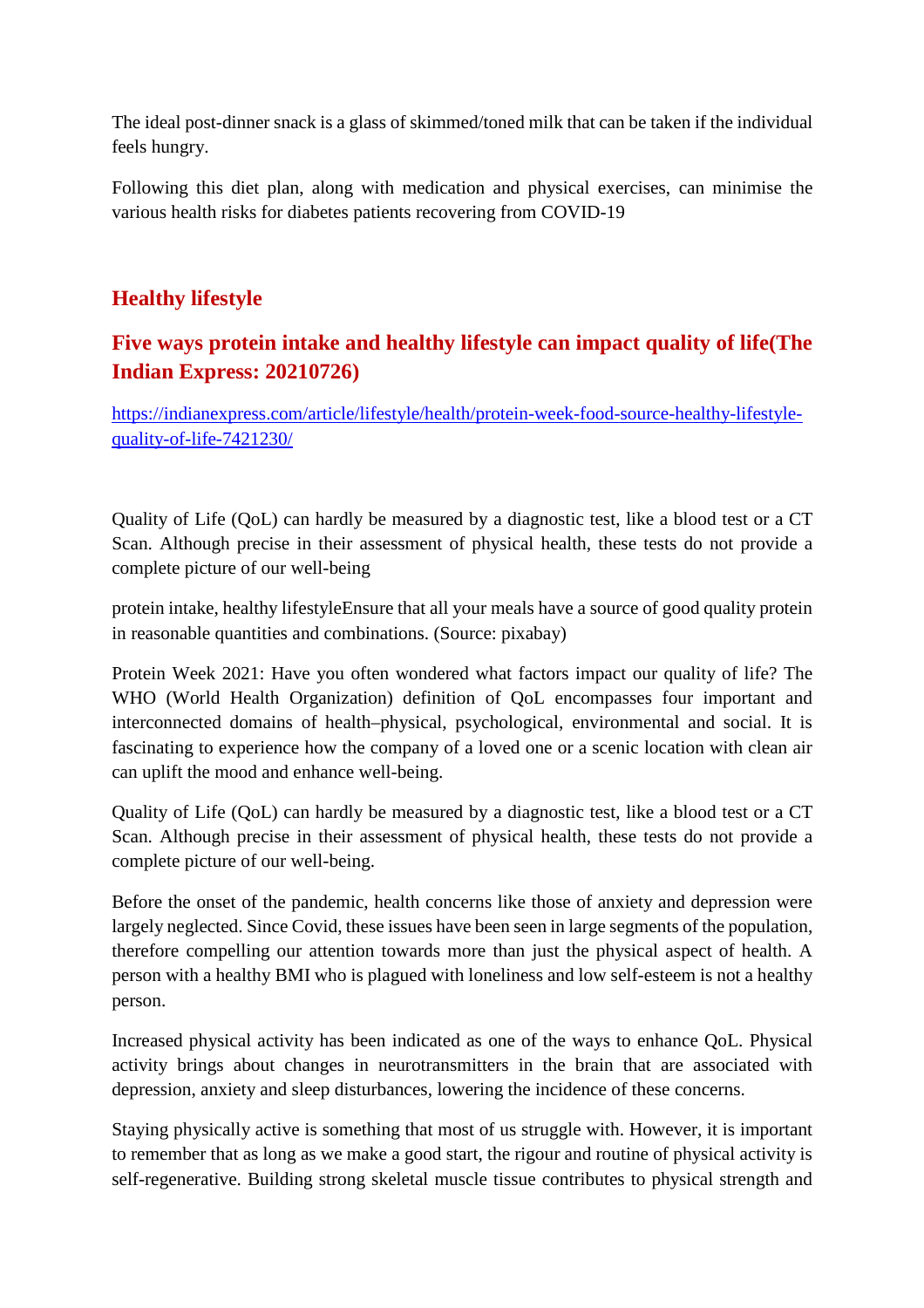performance. A prerequisite for increased muscle tissue is to get an adequate supply of highquality protein. A 2017 Indian survey found that nine out of 10 Indians consume a diet deficient in protein. It is not a surprising revelation given the fact that we are an established carb-loving country, with rice, roti and paratha dominating our plates and palates.

Protein plays several important roles to improve our QoL.

Boosts immunity: The amino acids in proteins are responsible for the body's defense systems, antibodies, enzymes and hormones. The essential amino acids that play a key role in immunity are arginine, glutamine and branched chain amino acids (BCAA). Immune cells that are supported by protein include leucocytes, cytokines and phagocytes, all of which keep the body disease-free.

Preserves & builds muscle mass: Building muscle mass is a process that begins early in life. In adulthood, adequate and good quality protein intake maintains the muscle mass that we gradually begin to lose with age. Proteins preserve muscle mass during rest and increase muscle mass when we exercise.

Improves mood: Physical exercise is perhaps the most potent and underutilised antidepressant that is also free of cost. To exercise regularly, an adequate intake of protein to build and preserve muscle mass is a must.

Fights weakness and fatigue: Low protein diets are often the cause of easy fatigability and weak muscles leading to aches and pains, and slow recovery from injury.

Helps manage weight: Adequate protein intake gives you a sense of satiety, which prevents overeating and thus the risk of obesity. Excess weight is an impediment to exercise, and in order to lose weight, one must exercise. Moreover, coronavirus is particularly harsh to those carrying excess weight, especially in the younger age group, increasing the risk of developing complications and disability.

Eating adequate protein is a must on many counts. But, how much protein is enough for an adult?

Measure your weight in kgs and multiply by 0.8, if you are moderately active. For example, if you weigh 60 kgs, you need 60 x 0.8g (48g) of protein in a day. The requirement of protein changes with illness, during recovery from disease, intense workouts, pregnancy and breastfeeding.

#### Sources of protein

How does one get adequate proteins in the diet? Simply ensure that all your meals have a source of good quality protein in reasonable quantities and combinations.

Dairy and its products, soy, egg, chicken, fish, all dals, legumes, nuts and seeds are the dietary sources of protein. While you don't have to give up eating your favourite carbs, there is certainly a need to alter the portions and proportions that you may be used to. Instead of eating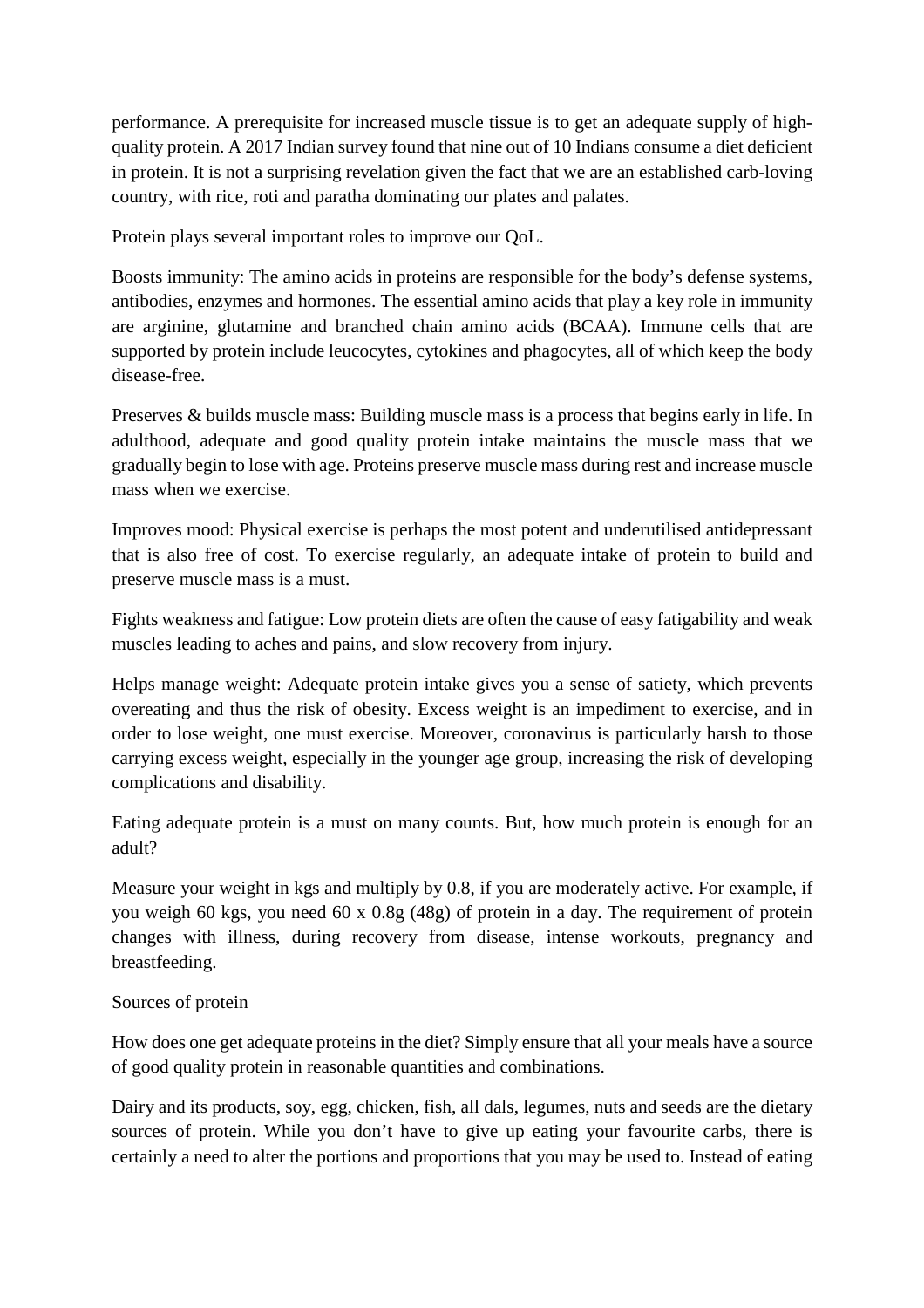a big portion of rice with a small portion of dal, reverse the ratio by eating more dal and less rice.

Snacks also need our attention. It has been reported that there has been a 66% increase in snacking, with midnight snacking becoming more common with a higher consumption of processed, unhealthy foods. Boredom and stress have led to an increase in 'emotional eating', especially that of 'comfort foods' that are rich in sugar and fat.

Protein-rich foods, such as sprouted legume chaat, chana cutlets, soy kabab, tofu or cottage cheese tikka, smoothies with nuts and seeds, and egg preparations, can also make for excellent snack options.

(The author is a nutritionist and wellness consultant, the author of Our Kid

#### **Course of COVID-19**

#### **Course of COVID-19 can be determined by early antiviral response in nose Cambridge, (New Kerala: 20210726)**

July 25: A new study has found that cells sampled at the time of diagnosis from patients who later developed severe COVID-19 show a muted antiviral response. The -> View it--> https://www.newkerala.com/news/2021/104901.htm

#### **Novel therapy**

#### **Novel therapy might be effective in many cancers (New Kerala: 20210726)**

New York, July 25: A team of researchers has developed a novel therapy that could be effective for different types of cancers. The study, published in the journal Cancer Discovery, indicates that t-> View it--> https://www.newkerala.com/news/2021/104810.htm

#### **Breast cancer**

**Risk of breast cancer increases by chemicals found in consumer products(New Kerala: 20210726)**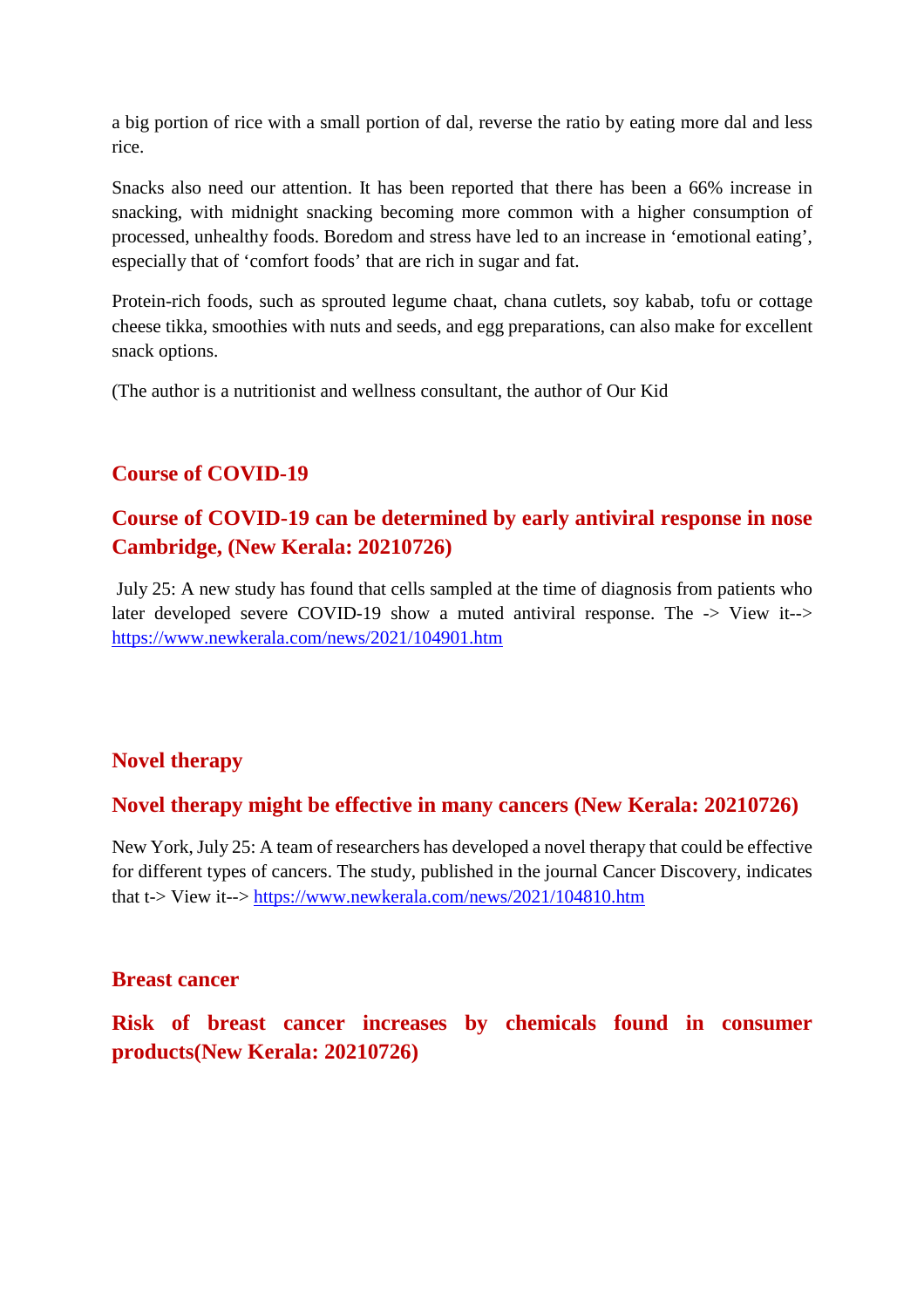Common chemicals including ingredients in consumer products, pesticides, food additives, and drinking water contaminants cause cells in breast tissue to pro-> View it--> https://www.newkerala.com/news/2021/104780.htm

#### **Identical mutations**

#### **Researchers shed light on identical mutations that cause different types of cancer(New Kerala: 20210726)**

Heidelberg, July 24: Cells originating from different organs are differentially susceptible to activating mutations in cancer drivers and the same mutation in precurs-> View it--> https://www.newkerala.com/news/2021/104670.htm

#### **Active lifestyle**

#### **Study finds maintaining an active lifestyle can reduce obstructive sleep apnea risk (New Kerala: 20210726)**

A new study found that maintaining an active lifestyle can reduce the risk of obstructive sleep apnea (OSA), encouraging physicians to recommend-> View it--> https://www.newkerala.com/news/2021/104664.htm

#### **Strength training**

#### **New to strength training? Follow these guidelines (The Hindu:: 20210726)**

https://www.thehindu.com/life-and-style/fitness/new-to-strength-training-here-are-someguidelines/article34769224.ece

Tread cautiously if you are lifting weights or doing body weight exercises for the first time

It's been over a month since Tanya Goenka embarked on a fitness routine. "I had an active childhood — swimming, dancing, karate and Taekwondo," says the 18-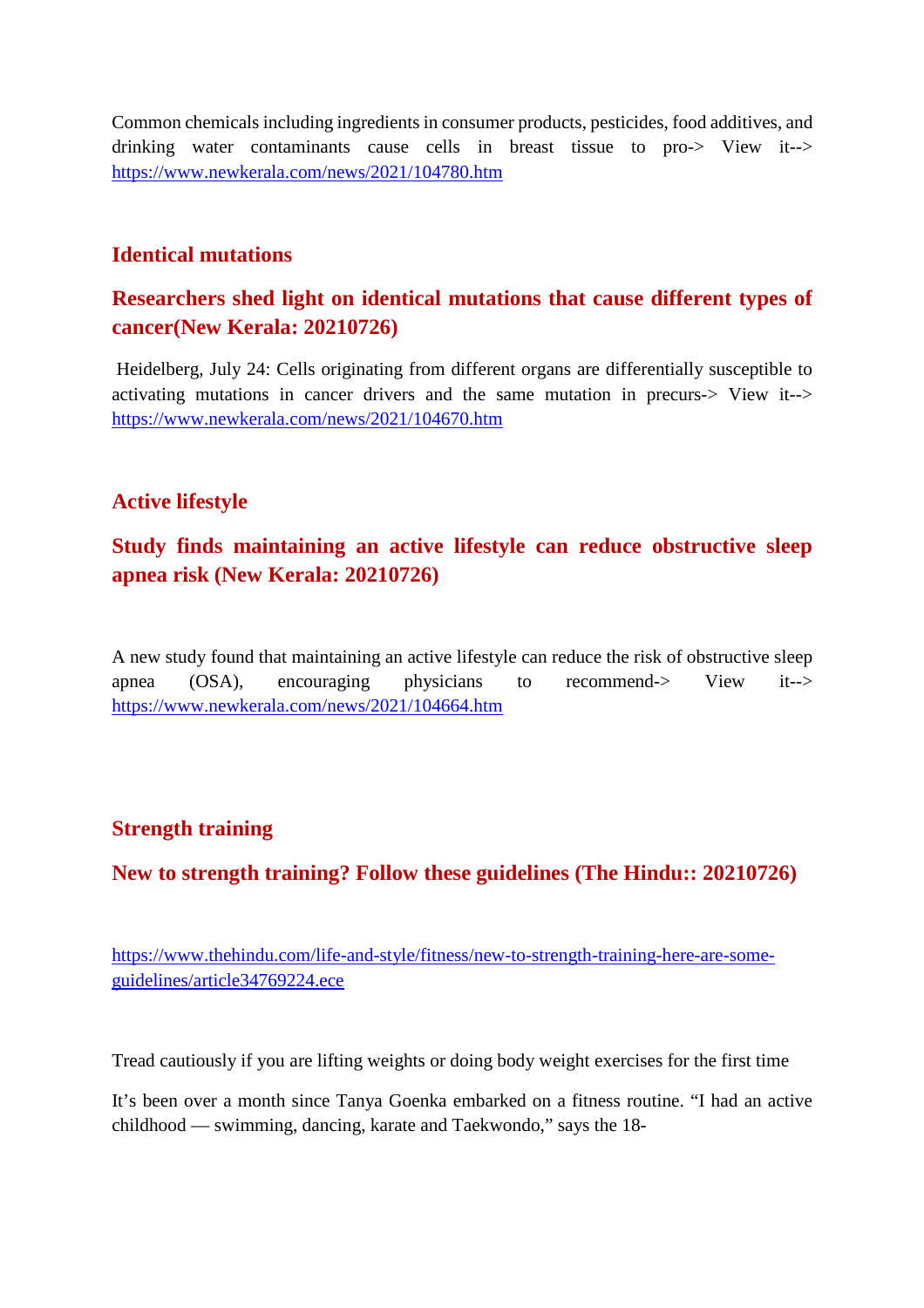#### **Health sharing feature**

#### **All you need to know about Apple's Health Sharing feature(The Hindu:: 20210726)**

https://www.thehindu.com/sci-tech/health/apple-vp-health-sumbul-desai-health-app-healthsharing-data-ios15/article34885362.ece

Dr Sumbul Desai, Apple's Vice President of Health, dives into the Health Sharing feature that launches with iOS 15. It will let users privately share their data with a trusted partner or caregiver.

This year's Apple Worldwide Developer Conference brimmed with announcements for just the Health app alone. One of its new features is a new Sharing tab in the native Health app letting users privately share their data with

#### **Coronavirus (Hindustan: 20210726)**

https://epaper.livehindustan.com/imageview\_943920\_123243960\_4\_1\_26-07- 2021\_3\_i\_1\_sf.html